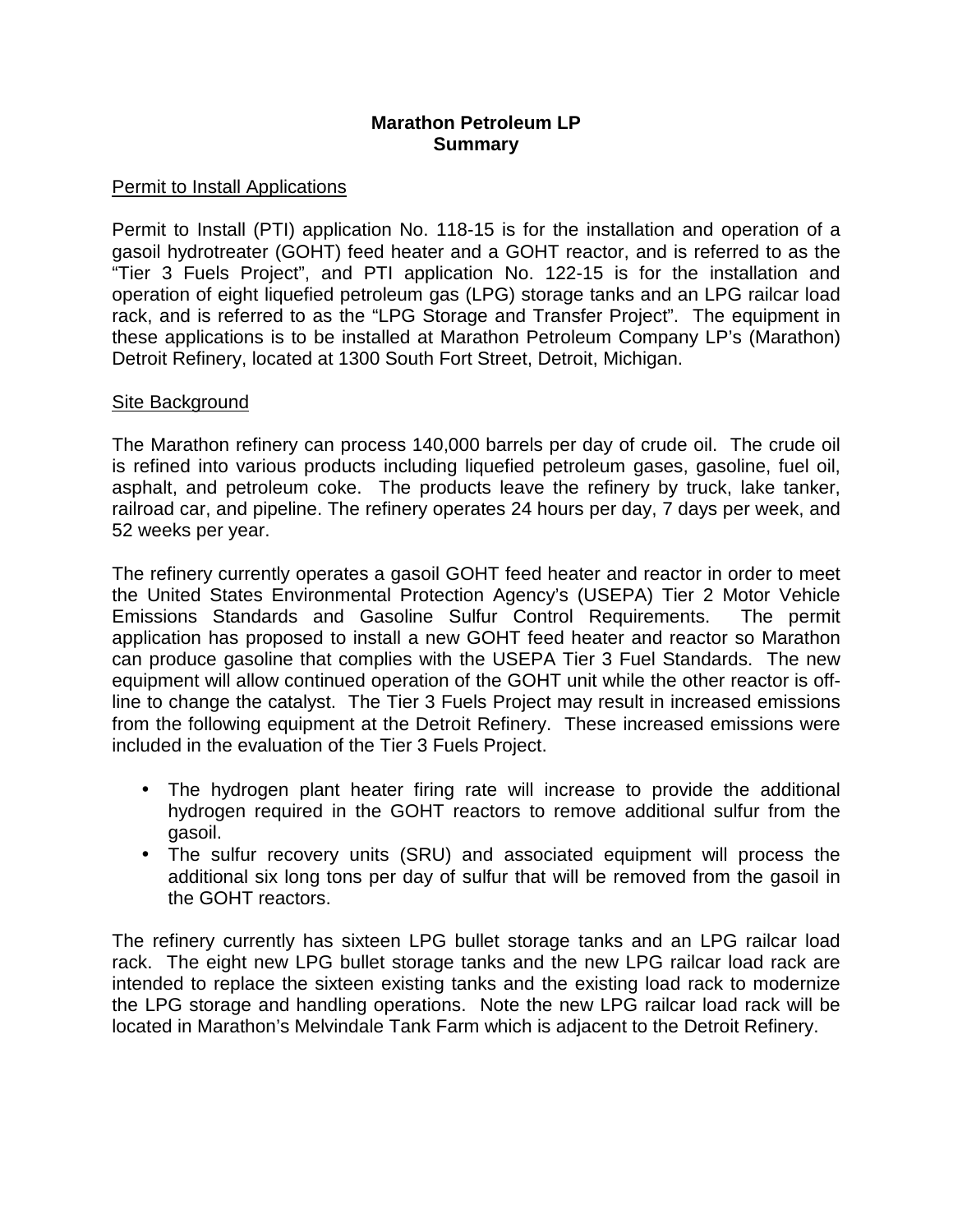The Tier 3 Fuels Project and the LPG Storage and Transfer Project are separate, unrelated projects. However, because Marathon submitted both PTI applications in June 2015, a joint public comment period and hearing were conducted.

# **Current Air Quality**

 The Detroit Refinery is located in an area that is considered to be an attainment area for all of the National Ambient Air Quality Standards (NAAQS) except for the standard for sulfur dioxide (SO<sub>2</sub>). The area is considered to be a nonattainment area for SO<sub>2</sub>.

### Public Comment Period and Hearing

 The Michigan Department of Environmental Quality (MDEQ) provided an enhanced public comment period for the Tier 3 Fuels Project and the LPG Storage and Transfer Project, as follows:

- • The public comment period started on November 18, 2015. Also on that date, the MDEQ sent approximately 280 letters and e-mails to persons who had previously expressed interest, via letter, and had provided a complete address, including the Director of the Detroit Health Department, the Mayor of Detroit, the Wayne County Clerk's office, and several Wayne County Commissioners. The public comment period announcement was also placed on the Department of Environmental Quality (DEQ) calendar and in the Michigan Chronicle.
- • The public hearing and an informational session were held on January 6, 2016 with approximately 300 people in attendance. A total of 58 oral comments were taken during the hearing.
- • Approximately 3,900 written comments were received during the public comment period.
- • The MDEQ also extended the public comment period beyond the required 30 days. The comment period was initially scheduled to last for 50 days, due to the holidays, and was extended an additional 23 days based on requests from interested parties. The public comment period ended at 5:00 pm on January 29, 2016.

# Proposed Permit Modifications

 Based on the comments received during the public comment period and at the public hearing, the MDEQ made several changes to the permit conditions, including the following:

- • Marathon is required to remove the 16 existing LPG tanks from service after the new LPG tanks have been placed into service.
- • The total reduced sulfur (TRS) content of the refinery fuel gas burned in the new GOHT charge heater is now limited and Marathon is required to monitor it.
- • Marathon is required to test the volatile organic compound (VOC) emission from the new GOHT charge heater.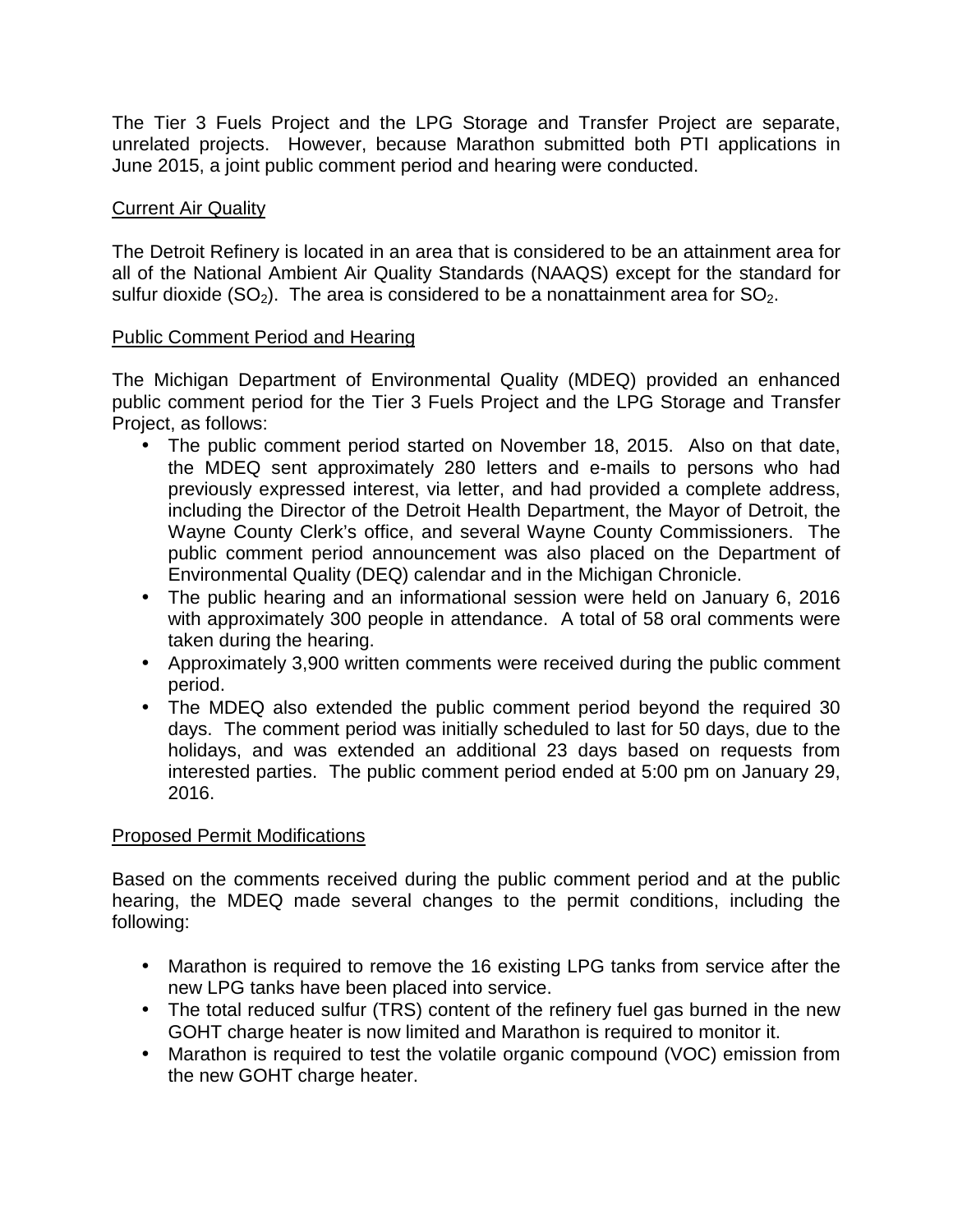More details on the comments that resulted in changes to the permit conditions, the MDEQ's responses to those comments, and the changes that were made to the conditions can be found in the Response to Comments Document.

### **Marathons Proposed Voluntary Modifications**

 In response to the public comments that were submitted during the public comment period and at the public hearing, the MDEQ asked Marathon to evaluate possible reductions in  $SO<sub>2</sub>$  emissions from the Tier 3 Fuels Project and/or the facility. In response, Marathon proposed several voluntary changes to the Tier 3 Fuels Project and several other voluntary changes at the Detroit Refinery. These changes result in an overall decrease in  $SO_2$ , oxides of nitrogen (NOx), hydrogen sulfide (H<sub>2</sub>S), and sulfuric acid mist  $(H<sub>2</sub>SO<sub>4</sub>)$  emissions from the facility after the Tier 3 Fuels Project is implemented. Proposed levels of other pollutant emissions have also been revised downward, including carbon monoxide (CO), particulate matter (PM), particulate matter equal to or less than 10 microns in diameter (PM10), and particulate matter equal to or less than 2.5 microns in diameter (PM2.5). In addition, Marathon has reduced the overall amount of  $SO<sub>2</sub>$  the facility is allowed to emit. These voluntary changes are not required to comply with state and federal rules and regulations, but have been included as enforceable requirements in the final permit conditions. These changes will be completed before the new GOHT charge heater or the new GOHT reactor begins operation. Table 1 summarizes the emissions reductions from Marathon's voluntary changes and also provides Marathon's reported emissions for 2014 for reference.

| All values in tons per year (tpy)) |                        |                                                     |                        |  |  |  |  |
|------------------------------------|------------------------|-----------------------------------------------------|------------------------|--|--|--|--|
| Pollutant                          | 2014 Actual            | <b>Originally Proposed</b><br>Post Tier 3 Emissions |                        |  |  |  |  |
|                                    | Emissions <sup>A</sup> | <b>Emissions Increases</b>                          | Increases <sup>B</sup> |  |  |  |  |
| <b>NO<sub>x</sub></b>              | 430.4                  | 22                                                  | $-6.6$                 |  |  |  |  |
| <b>CO</b>                          | 148.0                  | 9                                                   | 4.4                    |  |  |  |  |
| <b>VOC</b>                         | 435.6                  | 3                                                   | 1.2                    |  |  |  |  |
| PM                                 | $NA^C$                 | 3                                                   | 1.5                    |  |  |  |  |
| <b>PM10</b>                        | 90.7                   |                                                     | 4.5                    |  |  |  |  |
| PM2.5                              | 83.3                   |                                                     | 4.5                    |  |  |  |  |
| H <sub>2</sub> SO <sub>4</sub>     | $NA^C$                 | າ                                                   | $-0.5$                 |  |  |  |  |
| $H_2S$                             | $NA^C$                 |                                                     | 0.0                    |  |  |  |  |
| TRS                                | $NA^C$                 |                                                     | 0.0                    |  |  |  |  |
| SO <sub>2</sub>                    | 211.4                  | 22                                                  | $-1.0$                 |  |  |  |  |

|                                     | Table 1 – Summary of Voluntary Emission Changes |  |  |  |
|-------------------------------------|-------------------------------------------------|--|--|--|
| (All values in tons per year (tpy)) |                                                 |  |  |  |

<sup>A</sup> From the Michigan Air Emissions Reporting System (MAERS).

- B due to the flare gas recovery systems. Includes all voluntary changes at the facility, except for the emission reductions
- C Not reported to MAERS.

Marathon's voluntary changes include the following:

 $\bullet$ Install a system to reduce  $SO<sub>2</sub>$  emissions from the Unit 42 Sulfur Recovery Unit (SRU).